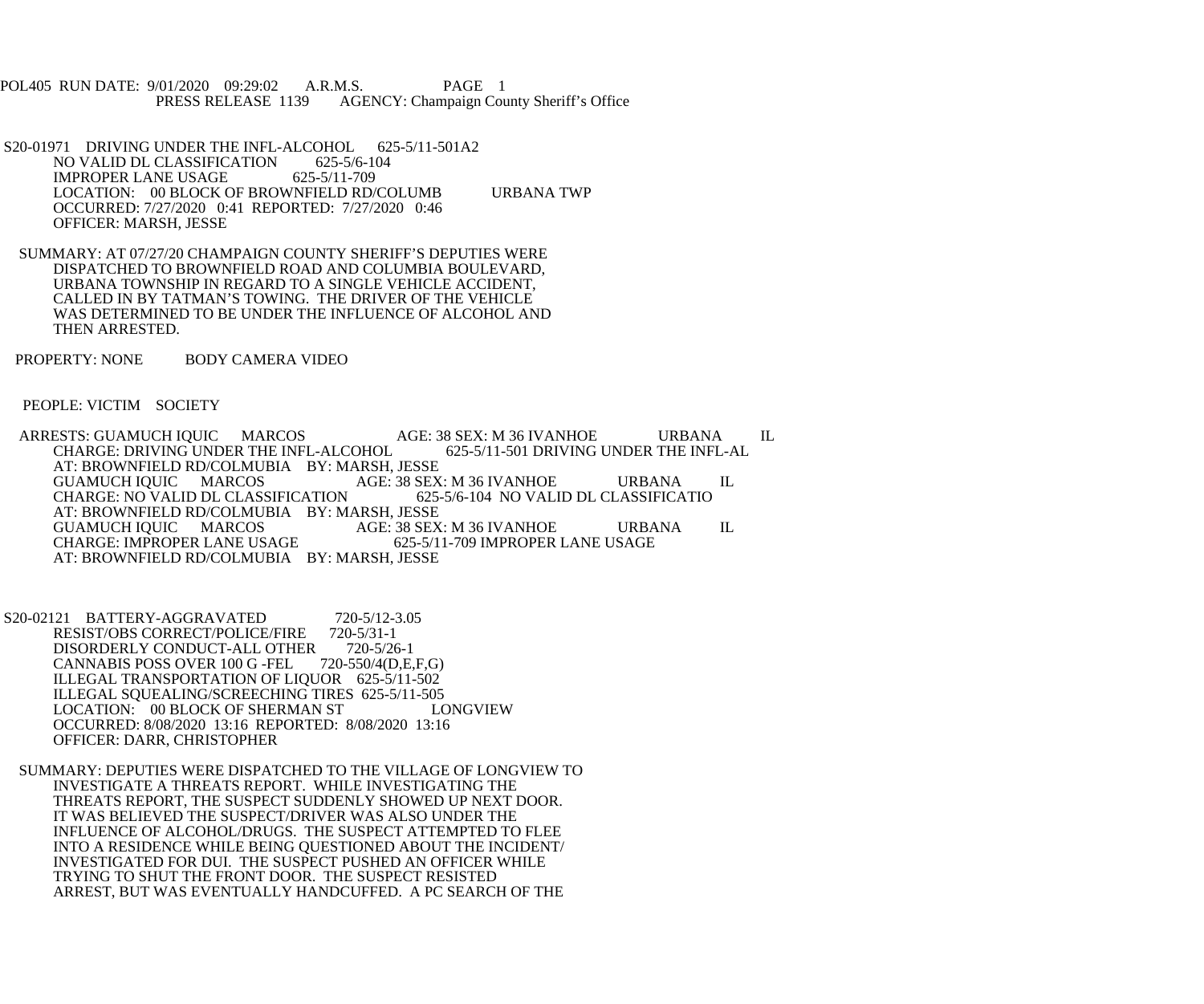POL405 RUN DATE: 9/01/2020 09:29:02 A.R.M.S. PAGE 2<br>PRESS RELEASE 1139 AGENCY: Champaign Cou AGENCY: Champaign County Sheriff's Office VEHICLE YIELDED OPEN ALCOHOL AND OVER 100 GRAMS OF CANNABIS.

PROPERTY: NONE BODY CAMERA VIDEO

PEOPLE: VICTIM SOCIETY

VICTIM AGE: 60 SEX: F LONGVIEW IL<br>VICTIM AGE: 40 SEX: M URBANA IL VICTIM AGE: 40 SEX: M URBANA ARRESTS: SKINNER MELINDA D AGE: 51 SEX: F 109 N SHERMAN, POB 114 LONGVIEW IL<br>CHARGE: BATTERY-AGGRAVATED 720-5/12-3.0 BATTERY-AGGRAVATED CHARGE: BATTERY-AGGRAVATED 720-5/12-3.0 BATTERY-AGGRAVATED<br>AT: SHERIDAN ST BY: DARR, CHRISTOPHER AT: SHERIDAN ST BY: DARR, CHRISTOPHER<br>SKINNER MELINDA D AGE: 51 SEX: D AGE: 51 SEX: F 109 N SHERMAN, POB 114 LONGVIEW IL<br>T/POLICE/FIRE 720-5/31-1 RESIST/OBS CORRECT/POLICE CHARGE: RESIST/OBS CORRECT/POLICE/FIRE<br>AT: SHERIDAN ST BY: DARR, CHRISTO AT: SHERIDAN ST BY: DARR, CHRISTOPHER<br>SKINNER MELINDA D AGE: 51 SEX: MELINDA D AGE: 51 SEX: F 109 N SHERMAN, POB 114 LONGVIEW IL RDERLY CONDUCT-ALL OTHER 720-5/26-1 DISORDERLY CONDUCT-ALL OT CHARGE: DISORDERLY CONDUCT-ALL OTHER<br>AT: SHERIDAN ST BY: DARR, CHRISTOP AT: SHERIDAN ST BY: DARR, CHRISTOPHER<br>SKINNER MELINDA D AGE: 51 SEX: MELINDA D AGE: 51 SEX: F 109 N SHERMAN, POB 114 LONGVIEW IL<br>VABIS POSS OVER 100 G -FEL 720-550/4(D. CANNABIS POSS OVER 100 G CHARGE: CANNABIS POSS OVER 100 G -FEL<br>AT: SHERIDAN ST BY: DARR. CHRIST ST BY: DARR, CHRISTOPHER<br>MELINDA D AGE: 51 SEX: SKINNER MELINDA D AGE: 51 SEX: F 109 N SHERMAN, POB 114 LONGVIEW IL CHARGE: ILLEGAL TRANSPORTATION OF LIQUOR 625-5/11-502 ILLEGAL TRANSPORTATION OF CHARGE: ILLEGAL TRANSPORTATION OF LIQUOR<br>AT: 100 BLK SHERMAN BY: DARR, CHRISTOPI AT: 100 BLK SHERMAN BY: DARR, CHRISTOPHER<br>SKINNER MELINDA D AGE: 51 SEX: F 1 AGE: 51 SEX: F 109 N SHERMAN, POB 114 LONGVIEW IL CHARGE: ILLEGAL SQUEALING/SCREECHING TIRES 625-5/11-505 ILLEGAL SQUEALING/SCREECH<br>AT: SHERIDAN ST BY: DARR, CHRISTOPHER BY: DARR, CHRISTOPHER

 S20-02125 OTHER INVESTIGATION QUASI-CRIMINAL LOCATION: 00 BLOCK OF GREENVIEW DR URBANA TOWNSHIP OCCURRED: 8/08/2020 16:45 REPORTED: 8/08/2020 18:25 OFFICER: FROMM, DANIEL

- SUMMARY: ON SATURDAY 8/8/2020, CHAMPAIGN COUNTY SHERIFF'S DEPUTIES WERE DISPATCHED TO URBANA TOWNSHIP FOR A REPORT OF A BURGLARY. DEPUTIES ARRIVED AND INVESTIGATED THE INCIDENT. NO ARRESTS HAVE BEEN MADE.
- PROPERTY: NONE BODY CAMERA VIDEO

 OFFENDER AGE: 32 SEX: F VICTIM AGE: 36 SEX: F URBANA IL

S20-02129 WARRANT-IN STATE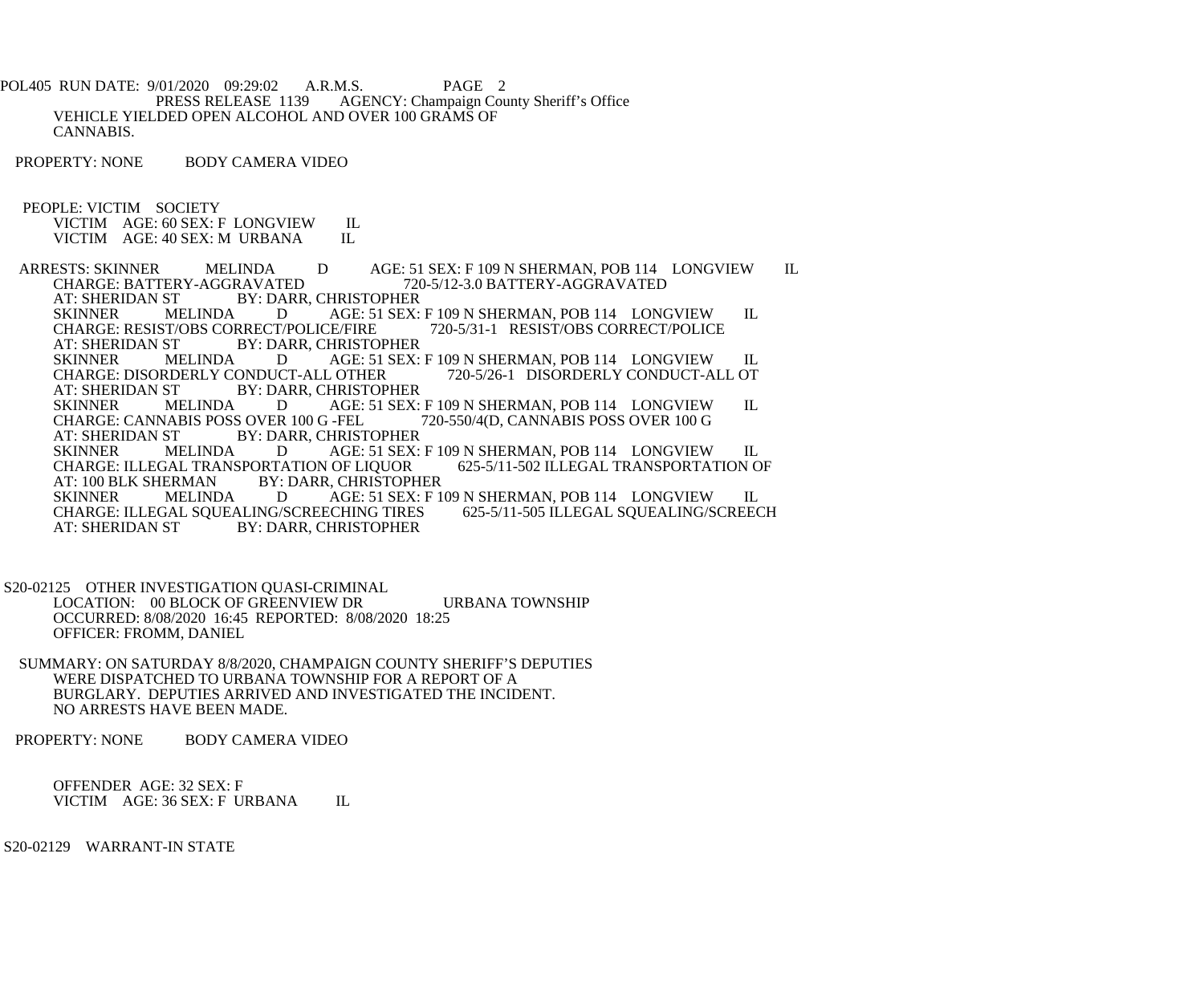POL405 RUN DATE: 9/01/2020 09:29:02 A.R.M.S. PAGE 3<br>PRESS RELEASE 1139 AGENCY: Champaign Cou AGENCY: Champaign County Sheriff's Office LOCATION: 00 BLOCK OF UNIVERSITY AV E URBANA OCCURRED: 8/09/2020 9:12 REPORTED: 8/09/2020 9:12 OFFICER: BRIZE, DERON

 SUMMARY: ON SUNDAY (08/09/20) AT APPROXIMATELY 0912 HRS. A TRAFFIC STOP WAS CONDUCTED IN THE CITY OF URBANA WITH A VEHICLE WHERE THE REGISTERED OWNER HAD A VALID WARRANT FOR THEIR ARREST. DURING THIS STOP THIS DRIVER WAS DETERMINED TO BE THE REGISTERED OWNER OF THIS VEHICLE. THIS WARRANT WAS ALSO CONFIRMED TO BE ACTIVE AND VALID. THIS DRIVER WAS ARRESTED ON THIS VALID WARRANT AND LATER TRANSPORTED TO THE CHAMPAIGN COUNTY SATELLITE JAIL FOR PROCESSING.

PROPERTY: NONE BODY CAMERA VIDEO

 PEOPLE: VICTIM SOCIETY-WARRANTS/RECOVERED PROPERTY OFFENDER AGE: 29 SEX: M

ARRESTS: BENSON DAMIAN L AGE: 29 SEX: M 603 GLOVER AVE URBANA IL CHARGE: WARRANT-IN STATE WARRANT WARRANT-IN STATE AT: 500 BLK N CUNNINGHAM BY: BRIZE, DERON

 S20-02130 THEFT-MOTOR VEHICLE 720-5/16,625-5/4 LOCATION: 00 BLOCK OF SCOTTSWOOD DR URBANA TOWNSHIP OCCURRED: 8/06/2020 21:00 REPORTED: 8/09/2020 12:15 OFFICER: MAYO, NICHOLAS

 SUMMARY: DEPUTIES WERE DISPATCHED TO A RESIDENCE IN URBANA TOWNSHIP IN REFERENCE TO A STOLEN MOTOR VEHICLE. VICTIM STATED THAT THE VEHICLE WAS TAKEN SOMETIME BETWEEN 2100 HOURS ON 8-6- 20 AND 0900 ON 8-9-20. VEHICLE WAS ENTERED INTO LEADS AS STOLEN. VEHICLE WAS LATER RECOVERED, PROCESSED AND RETURNED TO OWNER. VEHICLE WAS ALSO TAKEN OUT OF LEADS.

PROPERTY: NONE 2 BODY CAMERA VIDEO

- NONE 1 FINGERPRINTS-EVIDENCE
- NONE 1 FINGERPRINTS-EVIDENCE
- NONE 1 FINGERPRINTS-EVIDENCE
- NONE 1 FINGERPRINTS-EVIDENCE
- NONE 1 FINGERPRINTS-EVIDENCE
- NONE 1 FINGERPRINTS-EVIDENCE
- NONE 1 FINGERPRINTS-EVIDENCE

 STOLEN MOTOR VEHICLE-OTHER COLOR: SIL/ 2019 MAKE: KIA MODEL: OMS BODY: PC LIC#: IL CB63561